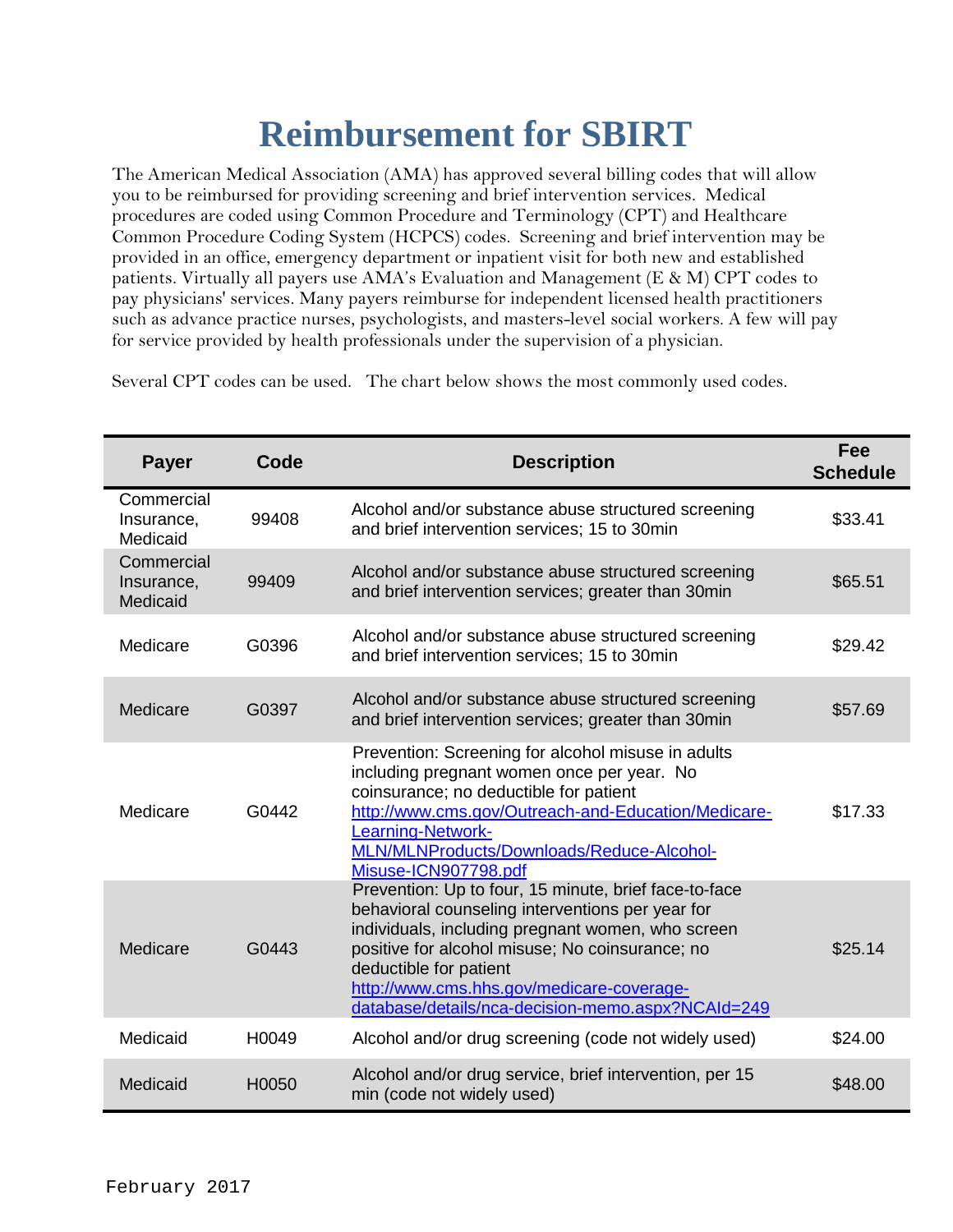Several primary care and hospital practices have successfully used the CPT code **99420**: Other Preventive Medicine Services – Administration and interpretation of health risk assessment instruments, to bill for administration of the full AUDIT, DAST or other substance use assessment questionnaires where the results indicate low or moderate risk. Reimbursement ranges between \$7.14 and \$18.00.

Health Behavior Assessment and Intervention (HBAI) codes (**96150–96155**) can be used to bill for screening and brief intervention. These codes are used for services that identify the psychological, behavioral and social factors important to the prevention, treatment or management of physical health problems. The focus is not on mental health or substance use, but on the bio-psycho-social factors important to physical health problems. Documentation required of the rationale, assessment outcome, goals and duration, length. The HBAI codes are billed at 15 minute units with a limit to 4 units in hour.

The SBI CPT codes (**99408, 99409**) can be added to other Evaluation and Management (E & M) codes for office or other outpatient services (**99210-99215**), for physician or other health care provider services in the emergency department (**99281-99285**), or physician or other health care provider inpatient consultations (**99251-99255**) through the use of the modifier **.25** affixed to the SBI codes (**99408, 99409**). SBI adds to the Relative Value Units (RVU) for E&M services. For example, in outpatient settings, provision of a brief SBI service (15 minutes) in addition to a 30 minute outpatient office visit for a new patient (99203) adds .65 RVUs for the SBI service to the .97 RVUs for the E & M outpatient visit. Correct use of codes 99408 and 99409 requires that the screening **and** interventional components of this service be documented in the clinical record.

According to the American Medical Association's CPT guidelines, when counseling and/or coordination of care dominates an encounter (more than 50% of the office visit) then time may be considered the controlling factor to qualify for a particular level of  $E \& M$  services. Physicians and health care professionals who devote more than half of a visit counseling a patient about their alcohol or drug use may use the  $E \& M$  codes for office and other outpatient services (**99210-99215**), with appropriate documentation of services provided in the clinical record.

For all of these procedures, a physician or other qualified health care professional should use a validated screening instrument (such as the alcohol use disorder identification tests [AUDIT] or the drug abuse screening test [DAST]). A validated screening instrument is an instrument that has been psychometrically tested for reliability (the ability of the instrument to produce consistent results), validity (the ability of the instrument to produce true results), sensitivity (the probability of correctly identifying a patient with the condition), and specificity (the probability of correctly identifying a patient who does not have the condition). Using an instrument that has not been validated may increase the chances of misidentification. An intervention is performed when indicated by the score on the screening instrument. The instrument used and the nature of the intervention are recorded in the clinical documentation for the encounter.

If an intervention is not required on the basis of the result of the screening, the work effort of performing the survey is included in the selection of the appropriate E/M service or preventive